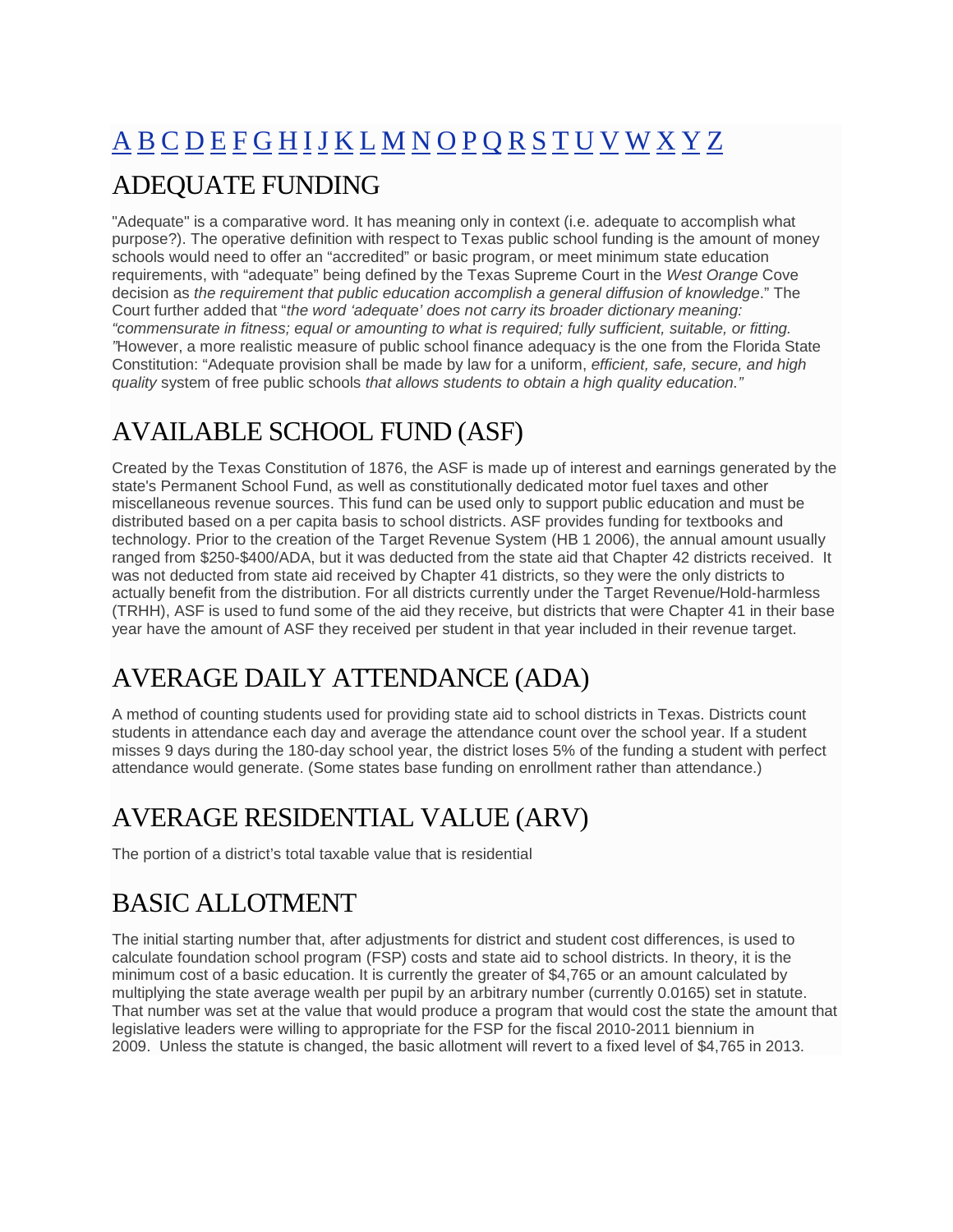# <span id="page-1-0"></span>BILINGUAL EDUCATION ALLOTMENT

Provides additional financial support to school districts to teach English Language Learner (ELL) students (formerly known as Limited English Proficiency (LEP)) in bilingual or other special language programs. The bilingual education allotment must provide additional services and instructional support supplemental to the regular program to help integrate ELL students into the regular program. The allotment is based on the average daily attendance of ELL students in bilingual or other special language programs and has a weight of 0.1, equivalent to 10% more funding than the cost of a basic education for a regular student.

# CHAPTER 41 DISTRICT

(see "Recapture District")

# CHAPTER 42 DISTRICT

A district with a property wealth sufficiently below the equalized wealth level to receive Foundation School Program (FSP) aid in excess of its Available School Fund (ASF) per capita allotment. Ch. 42 districts (and "Gap" districts) do not pay recapture.

# COMPENSATORY EDUCATION ALLOTMENT

Provides additional financial support to school districts to teach at-risk and underachieving students. A compensatory education program must provide additional services and instructional support beyond the regular program to help students achieve at grade level. The allotment is based on the number of educationally disadvantaged pupils, defined as the number of students participating in the federal free or reduced-price lunch program. The allotment currently is based on a weight of 0.2, equivalent to 20% more funding than the cost of a basic education for a regular student.

# COMPENSATORY EDUCATION "SET ASIDES"

A portion of the compensatory education allotment is withheld from school districts to fund programs specified by the Legislature (e.g. the administration of the state's testing program). Set asides are not withheld from Recapture ("Chapter 41") or Gap districts. Although most set asides were repealed under HB 3646 in 2009, a district's Target Revenue/Hold-harmless (TRHH) is based on either the 2005-06 or 2006-07 school year, when about \$150 million was withheld from compensatory education funding for set asides.

#### COMPRESSED TAX RATE

The first step in determining a district's tax rate. All districts were compressed to a lower tax rate as a result of HB 1 (2006). The formula is: 2005 M&O tax rate X state compression rate (66.67% for 2009-10)  $=$  Compressed Tax Rate Example:\$1.50 (most common 2005 M&O rate) X 66.67%  $=$  \$1.00

### COMPTROLLER'S PROPERTY TAX DIVISION (CPTD)

The department responsible for conducting the property value study that determines the taxable wealth of each Texas school district to be used to allocate state aid.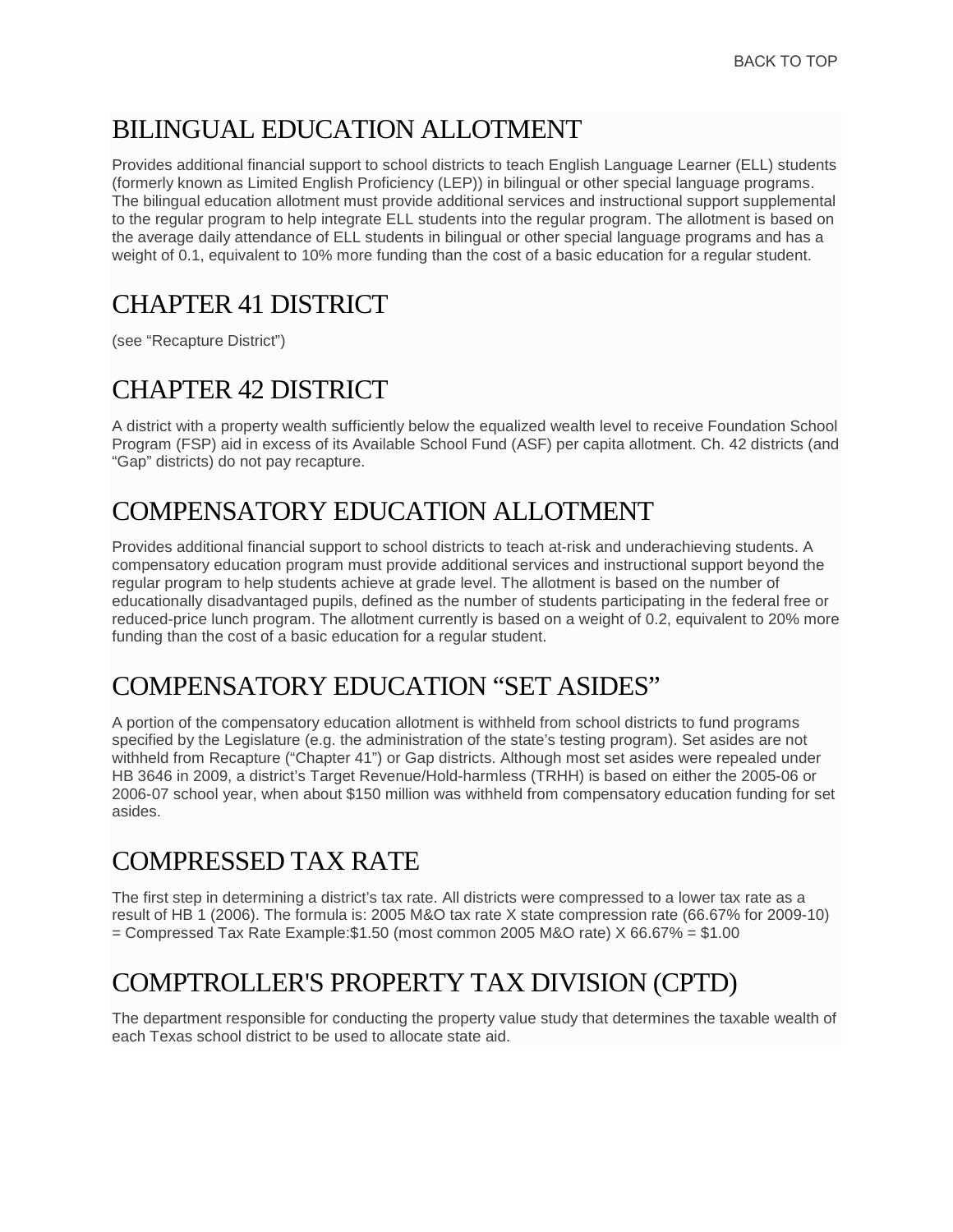#### <span id="page-2-0"></span>COST OF EDUCATION INDEX (CEI)

The index the state uses to adjust the basic allotment to account for geographic or other cost differences beyond local school district control. The current index takes into account five factors outside a school district's control that affect the salaries they must pay their teachers: (a) the average beginning salary of teachers in nearby school districts, (b) the percent of economically-disadvantaged students in the school district, (c) school district size (in terms of ADA), (d) location in a rural county (with a population less than 40,000), and (e) whether the school district is classified as an "independent town" or "rural." The CEI is based on a 1990 analysis of differences in payroll costs among school districts. It has not been updated since 1991. All districts have a CEI. The highest CEI is 1.20 and the lowest is 1.02. The CEI is used to adjust 71% of the basic allotment in Tier 1 (the percentage of operating expenditures that were spent on salaries in 1989). That adjustment is then further cut in half when applied to Tier 2 and the calculation of WADA. As a result, the highest CEI provides 14.2% more Tier 1 funding and 7.1% more Tier 2 funds. The district with the lowest CEI receives 1.42% more in Tier 1 and 0.71% in Tier 2.

#### COUNTY APPRAISAL DISTRICTS (CAD)

Each county has established an appraisal district office responsible for maintaining taxable real and personal property records and placing a value on all property for taxation purposes. A chief appraiser heads the CAD office. He or she is an individual appointed by an appraisal district board of directors. The appraisal district board is elected by certain taxing entities. The chief appraiser's property value estimates are used by counties to levy local taxes. They are also used by the state in determining the distribution of state aid, except in instances where the Comptroller determines that the values are not valid (more than 5% below the values determined by the CPTD study).

#### DISECONOMIES OF SCALE

Term used to describe cost differences resulting from the number of students in a district. For example, if a district is very small, it may not have enough students in each grade to maintain the same class sizes that a larger district can use. Therefore, the cost per student for teachers' salaries will be higher. (See also Small and Mid-sized District Adjustment and Sparsity Adjustment)

### DISTRICT COST DIFFERENCES

Factors that influence the cost of education based primarily on characteristics of the school districts themselves, rather than the cost of educating specific types of students within the district. Examples include the diseconomies of scale of small districts, the costs associated with extreme distances or isolation, and the market costs that affect the salaries districts must pay.

### DISTRICT PROPERTY WEALTH

The total amount of (real) taxable property located within a school district's legal boundaries, as determined by state estimates, divided by the total number of weighted students (or in some cases average daily attendance) in the school district.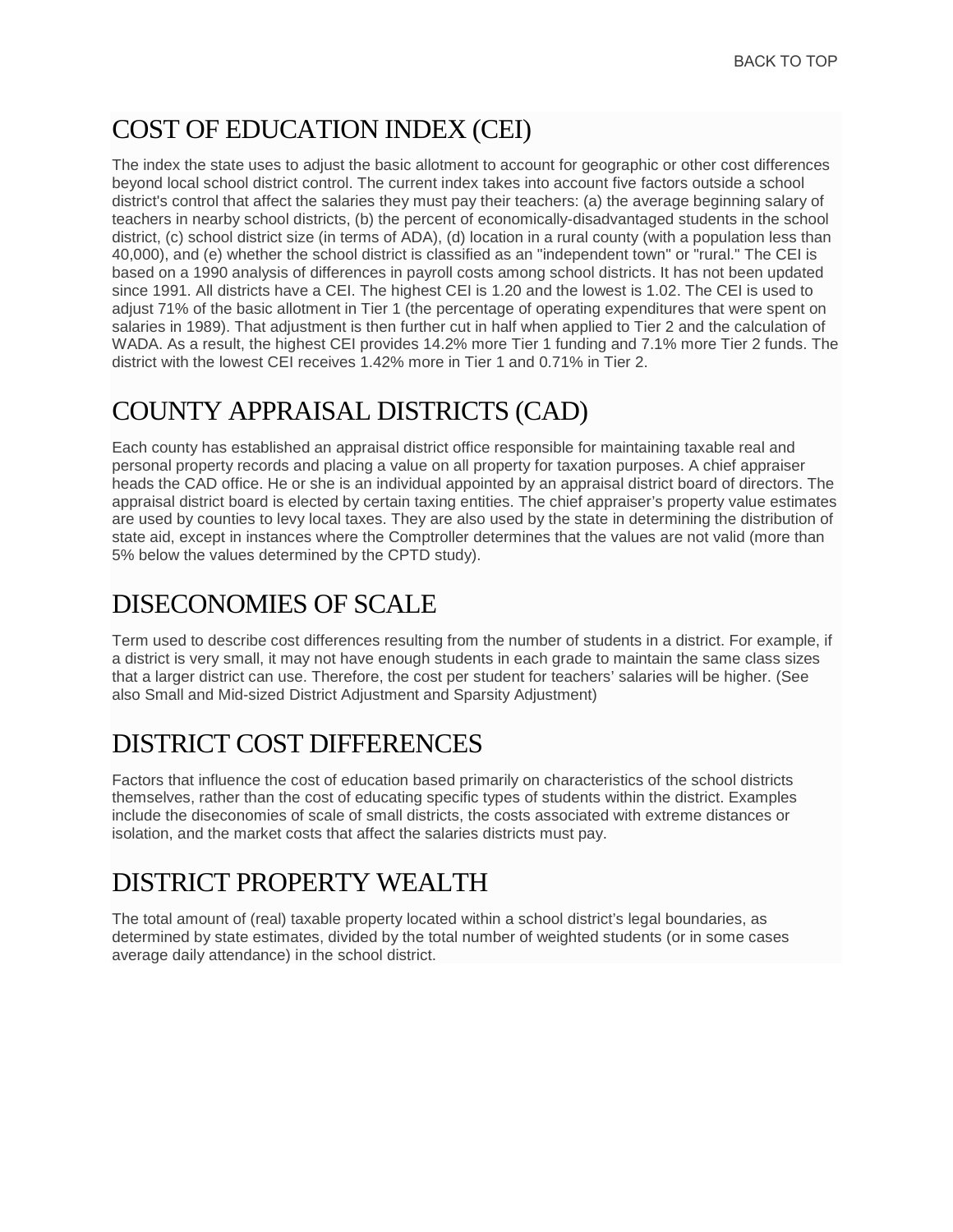#### <span id="page-3-0"></span>EDGEWOOD LAWSUIT

A series of four decisions by the Texas Supreme Court, in a case that challenged the constitutionality of the Texas school finance system. In Edgewood I (1989), the Court found the system unconstitutionally "inefficient" due to its inequity, ruling that districts must receive "similar revenue for similar effort." In Edgewood II (1991), the Court ruled that all property in Texas must be in an equitable system and contribute to that system at substantially similar rates. In Edgewood III (1992), the Court struck down the "County Education Districts" created in response to Edgewood II as being equivalent to an unconstitutional state property tax, and in Edgewood IV (1995), the Court found that the recapture system created by SB 7 in 1993 was constitutionally "efficient".

#### EFFECTIVE TAX RATE

This term has two separate meanings. In school finance, it is the tax rate used in determining a district's tax effort for Foundation School Program (FSP) funding. It is calculated by multiplying the amount of property taxes collected by the prior year's taxable wealth as certified by the comptroller. In the Tax Code, it is the rate that would provide the school district with approximately the same amount of revenue it had the year before on properties taxed in both years. For example, if property values go up 25%, the effective tax rate goes down 20% (125%  $X$  80% = 100%).

# EQUALIZED WEALTH LEVEL (EWL)

A level of district wealth/WADA set by the legislature to provide approximately equal yield per student per penny of tax revenue. When a school district's wealth/WADA exceeds the predetermined level, it is subject to recapture provisions of Chapter 41 of the Texas Education Code. In 2009-10, there are two equalized wealth levels of \$476,500 per WADA (Tier 1) and \$319,500 per WADA (Tier 2, Level 3).

# **EQUITY**

In school finance, the term refers to fair or equal distribution of resources for schooling, taking into account student differences and school district characteristics. The standard used by the Texas Supreme Court is a taxpayer equity standard, which means "equal yield for equal effort." The Court did not require complete equity, saying the Constitution only requires "similar revenue for similar tax effort." In other words, the school finance system is to be property-wealth neutral: a district's property tax base should have little or no impact on its ability to finance the district's program cost (funding level) established by the Foundation School Program (FSP), or on its ability to enrich above the basic program.

### EXISTING DEBT ALLOTMENT (EDA)

The EDA program was initially authorized by the 76th Legislature in 1999. The EDA program provides assistance to school districts in making debt service payments on previously existing qualifying debt through a guaranteed yield program. Qualifying debt is defined as debt for which taxes were levied in the last year of the prior fiscal biennium and for which the district does not receive aid under the Instructional Facilities Allotment (IFA). For the 2009-10 biennium, the EDA covers debt on which payment was made in the 2008-09 school year. The EDA provides a guaranteed yield that has been frozen at \$35 per penny per ADA since 1999, causing the number of eligible districts to be reduced as property values rise. Currently, EDA only provides a guaranty on the first 29 pennies of I&S (debt service) tax rate.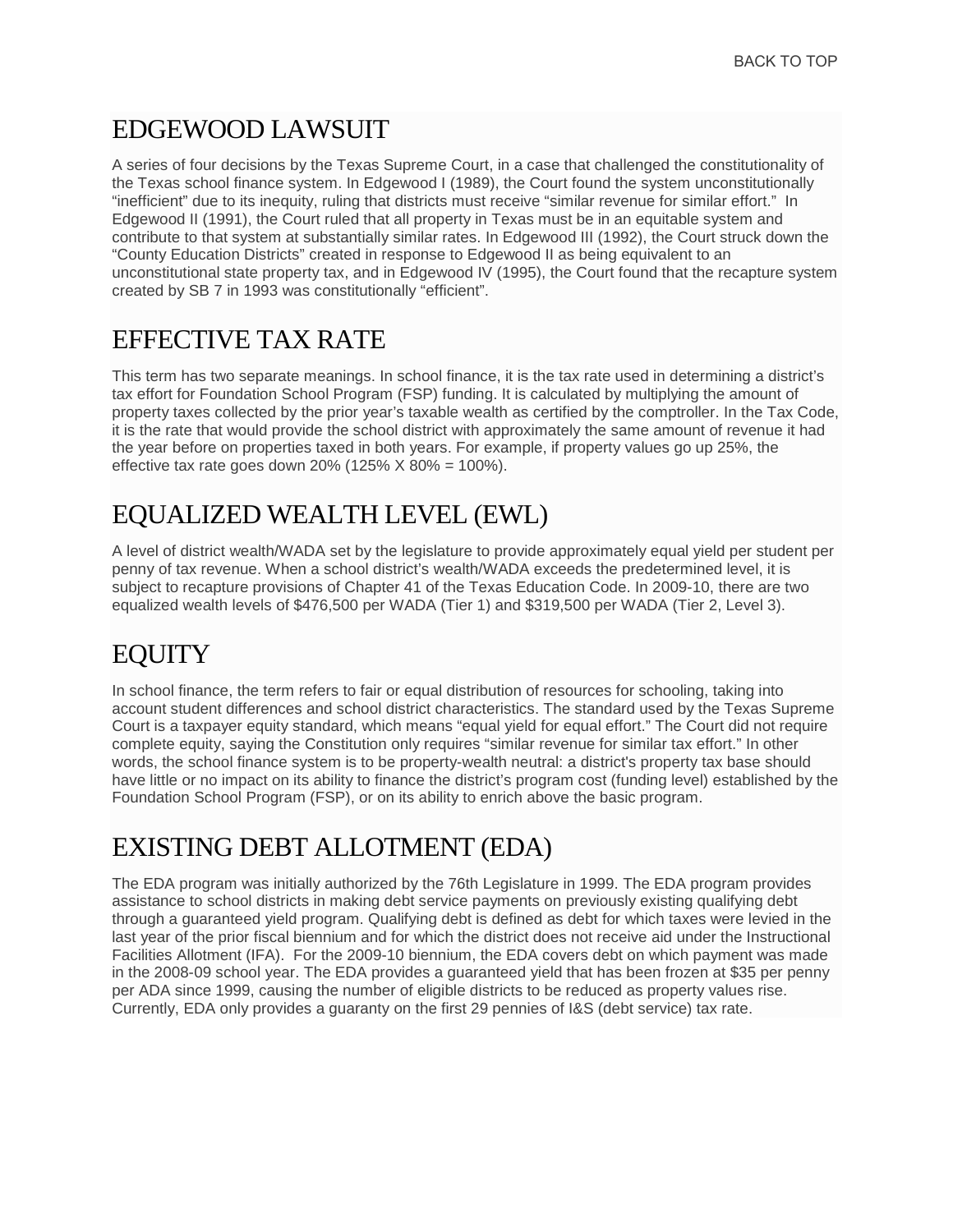# <span id="page-4-0"></span>FOUNDATION SCHOOL FUND

State tax money that is dedicated to providing support for the Foundation School Program (FSP).

#### FOUNDATION SCHOOL PROGRAM (FSP)

The FSP is a program for the support of a basic instructional program for all Texas school children, and for an equalized program of enrichment above the minimum. The FSP described in Chapter 42 of the Texas Education Code consists of two parts, or tiers. The first tier provides funding for a basic program, including district and student cost adjustments necessary to provide that program. The second tier provides a guaranteed yield system so that school districts have substantially equal access to revenue sufficient to support an enriched program, based on the willingness of their community to levy higher tax rates in support of that enrichment. Chapter 42 also contains several hold-harmless provisions designed to protect districts against reductions in revenue, particularly the Target Revenue/Hold harmless provision (TRHH) established in 2006 by HB 1 (and modified in 2009) to compensate for the 1/3 reduction in M&O tax rates also mandated in HB 1. Because of the TRHH, only 25% of school districts in Texas operate under the tiered system (as of 2009-10). Most districts are instead funded at the level per student that they received under the tiered system as it existed in either the 2005-06 or 2006-07 school year, together with some additional funding outside of the regular formula system and restricted to specific purposes.

# FULL TIME EQUIVALENT STUDENT (FTE)

The amount of time a student spends in a special education or career and technology program each week divided by the 30 hours in a regular class week. The special education and career and technology allotments are based on the number of FTEs in those programs, and those FTEs are subtracted from a district's total ADA to calculate its regular program allotment.

### "GAP" DISTRICT

A district with a property wealth slightly below the equalized wealth level whose Available School Fund per capita allotment is in excess of its Foundation School Program aid. (Formerly, a district whose property wealth was below the equalized wealth level but above the guaranteed yield.)

### GENERAL REVENUE (GR)

The state's main funding source; monies that are collected by the state made available for all general programs. This revenue comes from non-dedicated state taxes, primarily the state sales tax, and other state-generated income.

# GIFTED AND TALENTED (GT) ALLOTMENT

The state gifted and talented education allotment provides additional financial support to school districts to teach students who "perform at or show the potential for performing at a remarkably high level of accomplishment when compared to others of the same age, experience, or environment" in academics, creative arts or leadership. The GT allotment must be used to provide programs for GT students. The allotment is limited to no more than 5% of a district's ADA. The allotment currently is based on a weight of 0.12, equivalent to 12% more funding than the cost of a basic education for a regular student.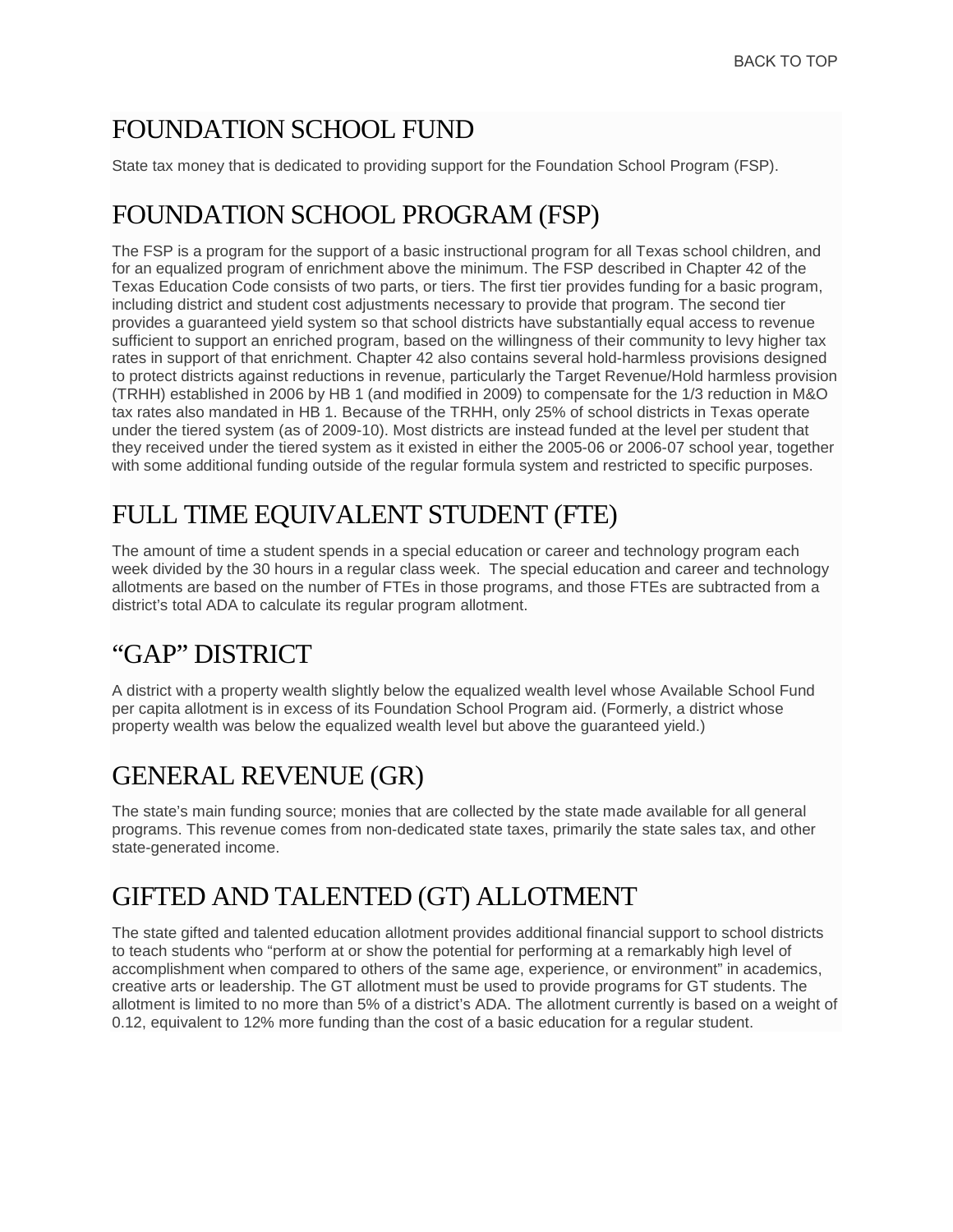#### <span id="page-5-0"></span>GUARANTEED YIELD

A revenue plan in which the state "guarantees" a certain revenue yield per student is provided for school districts for every penny of tax rate effort that they collect at the local school district level. Used by the state of Texas to "equalize" the amount of money raised by school districts that have different levels of property wealth. For example, if the Guaranteed Yield is set by the state at \$25 per student per penny of tax effort (equivalent to \$2,500 per student at a tax rate of \$1.00 per \$100 of taxable value), all school districts are guaranteed that amount for each penny of local tax effort. If school district A raises only \$5 per penny, the state provides the additional \$20 needed to reach the guarantee; if school district B raises \$15, the state provides an additional \$10 to that school district. High-wealth districts may raise all of their guaranteed yield revenue from local tax sources. This is also referred to as equalizing returns for local tax effort, or an equalized yield.

#### HOLD HARMLESS

In general, a hold harmless allows an entity to not lose money as a result of laws changing. For school districts, this refers to provisions that guarantee school districts receive at least as much state funding as they received prior to legislative changes in school funding formulae that may have reduced their funding or that may phase in reductions over a period of time. (See also Target Revenue)

# HOMESTEAD EXEMPTION

A portion of the value of a residential homestead that is not taxed. The Constitution currently exempts \$15,000 of value from all homesteads and allows the Legislature to exempt an additional \$10,000 for the elderly or disabled, and the exempted value is not included in determining a district's taxable value for the Foundation School Program (FSP). Because these are uncontrollable costs, the state makes up for the lost revenue. (See also Optional Homestead Exemption and Over-65 Tax Freeze)

# INDIRECT COSTS

Costs generally attributable to all students, such as the cost of utilities or central administration. A portion of most dedicated allotments may be used to pay for the proportionate share of such costs, up to a specified maximum, rather than only for the supplemental costs of the program to which the allotment is dedicated.

### INSTRUCTIONAL ARRANGEMENT

The general structure of a program (such as mainstream, homebound, resource room or self-contained) used to deliver special needs services. The special education allotment is based on weights specific to the instructional arrangement through which each special education student receives services.

# INSTRUCTIONAL FACILITIES ALLOTMENT (IFA)

A guaranteed yield program to help fund construction of new instructional facilities. Provides assistance to school districts in making payments for debt service on qualifying bonds financed using Interest and Sinking (I&S) taxes and for facilities financed through lease-purchase agreements from Tier 1 or other revenues. IFA is distributed through grants, most of which go to districts with low property wealth because the yield of \$35 has been frozen at that level since 1999. Because the appropriation for IFA is often not sufficient to fund all eligible new facilities, in many years only the poorest school districts qualify for IFA.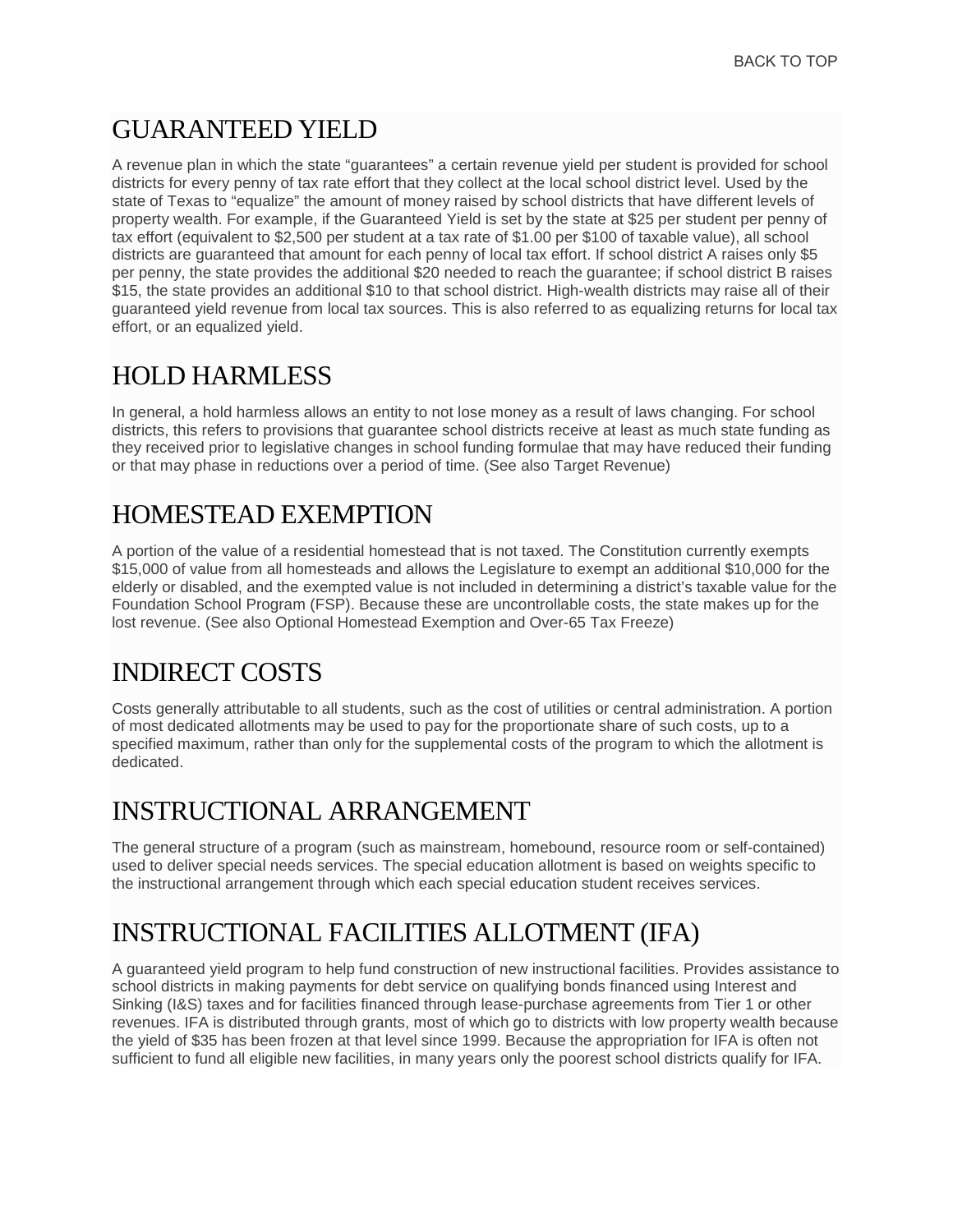#### <span id="page-6-0"></span>INTEREST AND SINKING FUND (I&S) TAX RATE

Also called the "debt service" tax rate. I&S taxes must be approved by the voters and pay for bonded indebtedness for facilities and other capital needs. Except for unusual circumstances, debt service tax rates are limited to \$0.50.

# LIMITED ENGLISH PROFICIENCY (LEP)

The term used in statute for students in need of bilingual or other special language programs. It is defined as "a student whose primary language is other than English and whose English language skills are such that the student has difficulty performing ordinary class work in English." Note: The most commonly accepted term in the bilingual education community is English Language Learner (ELL).

### LINEAR DENSITY

The number of eligible pupils transported by the school bus system divided by the number of route miles they ride. A metric used in funding the Foundation School Program transportation allotment.

# LOCAL ENRICHMENT

Funding raised by school districts beyond the minimum funding provided by the state system. Local enrichment can be equalized (see #1) or unequalized (see #2). If local enrichment is not equalized, then some districts can spend less than a hundred dollars per student, while others spend several thousand.

- 1. Equalized enrichment is supplemental tax effort for which school districts receive the same amount of funding per student for the same tax effort, usually through a combination of a guaranteed yield and recapture of revenue in excess of the guaranty.
- 2. Unequalized enrichment refers to a situation in which some school districts receive more tax revenue per student than others, though both tax at the same level.

# LOCAL FUND ASSIGNMENT (LFA)

The tax rate needed by a district to fund its Tier 1 obligations. Previously a uniform rate of 86 cents per \$100 of taxable value, it now is set at each individual school district's compressed tax rate. (See also Compressed Tax Rate)

# LOCAL SHARE

The amount of revenue a district must raise toward its Tier 1 or Tier 2 programs. The state will provide additional funds if the LFA does not generate enough money to fund the Tier 1 foundation program and to achieve the yield guaranteed under Tier 2.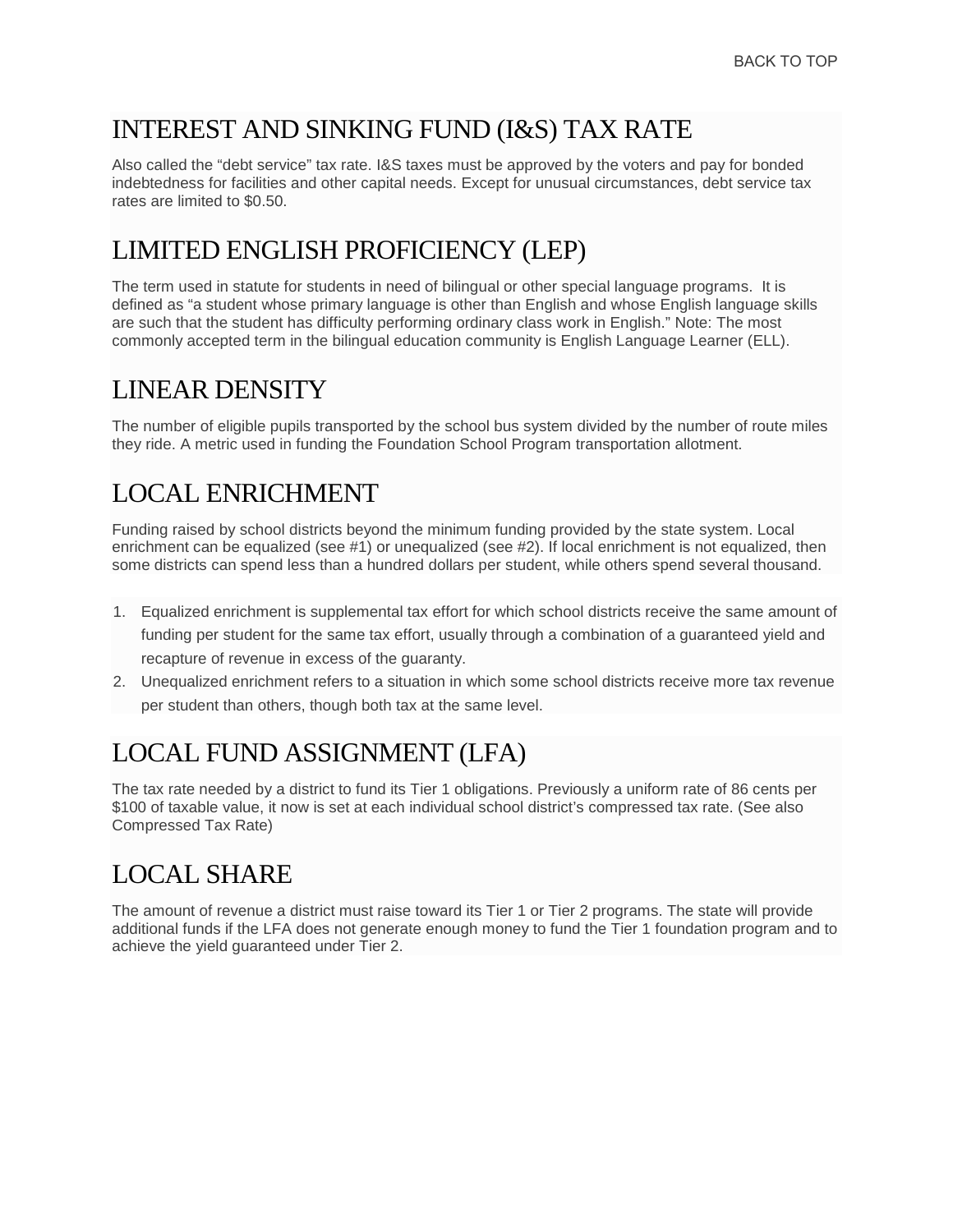#### <span id="page-7-0"></span>MAINTENANCE AND OPERATION (M&O) TAX RATE

Pay for administration and operational costs of schools (teachers, buses, classrooms, etc.) and, in limited instances, for school facilities. The state limits M&O taxes to \$1.17 per \$100 of taxable value (there are 6 districts in the state that are allowed to go higher due to an exception, but the amount over 1.17 is subtracted from their maximum I&S tax rate). Since 2006, voter approval has been required to increase a district's M&O tax rate by more than 4 cents over the district's compressed tax rate. (See also Compressed Tax Rate)

#### MID-SIZED DISTRICT ADJUSTMENT

An adjustment for the diseconomies of scale experienced by some districts too large (upt to 5,000 ADA) to qualify for the small district adjustment. Under the mid-sized adjustment, a district with 4,000 ADA receives 2.5% more funding; a district with 3,000 ADA receives 5% more and a district with 1,400 ADA receives 9% more (the latter district would also qualify for the small district adjustment, but would only receive 8% under that adjustment if it had over 300 sq. mi. and only 5% if it had less than 300 sq. mi.) (See also Diseconomies of Scale and Small District Adjustment)

#### OPTIONAL HOMESTEAD EXEMPTION (OHE)

Up to 20% of the value of a residential homestead, in addition to the \$15,000 mandatory exemption, that may be exempted from school property taxes by vote of the local school board. Because this is a controllable cost, the exempted value is included in the total taxable value of the district for determining state aid under the Foundation School Program, essentially giving the district a lower effective tax rate. A provision in the Education Code gives the commissioner of education the discretion to grant state funding for 50% of the OHE if the commissioner determines that sufficient surplus funds have been appropriated. (See also Homestead Exemption and Over-65 Tax Freeze)

### OVER-65 TAX FREEZE

The Texas Constitution prohibits increasing the total school property taxes owed on a residential homestead owned by an individual who is over 65 or is disabled. Because this is an uncontrollable cost, the comptroller calculates the loss of taxable value resulting from the freeze and that amount is subtracted from a district's market value in determining its taxable value for Foundation School Program funding.

### PERMANENT SCHOOL FUND (PSF)

A perpetual trust fund created by the Texas Constitution in 1876. PSF earnings go into the ASF, which the state must apportion on a per capita basis to counties for students enrolled in Texas public schools after funding state textbook purchases. PSF investments include U.S. Treasury bonds, Texas municipal bonds, school district building bonds, and securities. The State Board of Education (SBOE) administers the fund under constitutional and statutory requirements.

# PROPERTY TAX

The property tax is an ad valorem tax, meaning it taxes the value of real estate property and some business personal property. (Ad valorem is Latin for "according to value.") Schools charge and collect property taxes (as do cities, counties and other taxing districts). The Texas Constitutional prohibits a statewide property tax.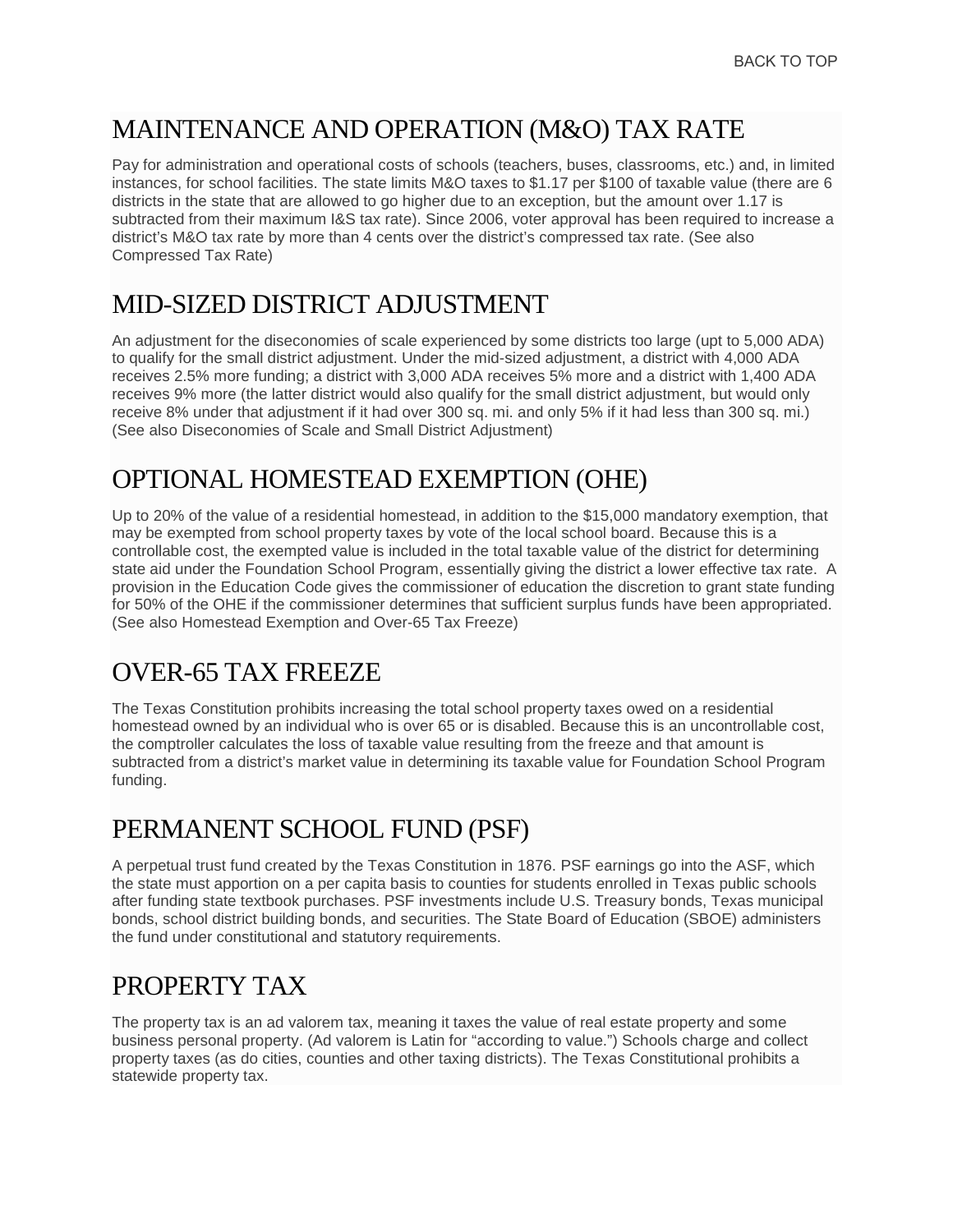#### <span id="page-8-0"></span>PROPERTY VALUE

There are several methods of determining property value for ad valorem tax purpose, including: **Market value** – An estimate of the value of a property if it were sold in the open market. This is the method primarily used for valuing homes, although a constitutional amendment passed in 2009 will limit this to its value as a home.

**Income capitalization** – A value determined by that category's perceived ability to earn income over time. This is frequently used for mineral, commercial and industrial property.

**Agricultural productivity value** – A form of income capitalization that values land specifically on its ability to generate income from agricultural and timber activities. (See also Taxable Value)

### PSEUDO (OR "FALSE") CHAPTER 41 DISTRICTS

Among Texas school districts that are theoretically subject to recapture, there is a subset that get all their recapture monies returned to them due to hold harmless or other adjustments to funding formulae. Their "recapture" is subtracted from their total program cost to determine their state aid in the same manner that all districts have their local fund assignment and Tier 2 local share subtracted in determining their aid. Since these school districts do not actually contribute to the recapture money used by the state to equalize school funding, they are not truly "Chapter 41" or "recapture" school districts, but only appear to be so because of their high property wealth level. A few Pseudo 41 school districts complain about sending money to the state (and blame their tax rate levels on recapture) when they are well aware the funding will be returned to them – a fact that many of their residents are not aware of. (A list of Pseudo Chapter 41 school districts is available online [here.](http://equitycenter.org/resources/%22http:/www.idra.org/Education_Policy.htm/Fair_Funding_for_the_Common_Good/)%22)

# PUBLIC EDUCATION GRANT (PEG)

Students in low-performing schools may request to attend a different public school in the student's home district or in another district. If the student attends school in another district, the student is included in the average daily attendance for that district and the receiving district receives an additional allotment equal to 0.1 times the district's adjusted basic allotment (10% more funding). A district whose wealth is between the guaranteed yield wealth and the equalized wealth level used for recapture may be entitled to additional state aid. The receiving district may accept or reject the student and may not charge the student tuition.

# **RECAPTURE**

The provision of the Texas school finance system that was created in 1993 in response to the Edgewood II Supreme Court ruling finding the system to be inequitable and, thus, unconstitutional because "To be efficient, a funding system that is so dependent on local ad valorem property taxes must draw revenue from all property at a substantially similar rate." Recapture requires certain property wealthy school districts to share locally-collected property tax revenue with the state for redistribution through the FSP. Also known as "Robin Hood," the recapture system would benefit more than 90% of students if it weren't for the inequity frozen by the Target Revenue Hold-Harmless (TRHH).

# RECAPTURE DISTRICT

A true recapture district pays more in recapture than what it receives in state funding. TEA labels any district that exceeds the Tier 2 \$319,500 Equalized Wealth Level (EWL) as "Chapter 41" (referring to Ch. 41 of the Texas Education Code). In fact, however, with the average wealth level of all districts in the state above \$350,000, a district can have a below-average wealth level, not pay recapture, and still be considered by TEA to be a "Ch. 41 district."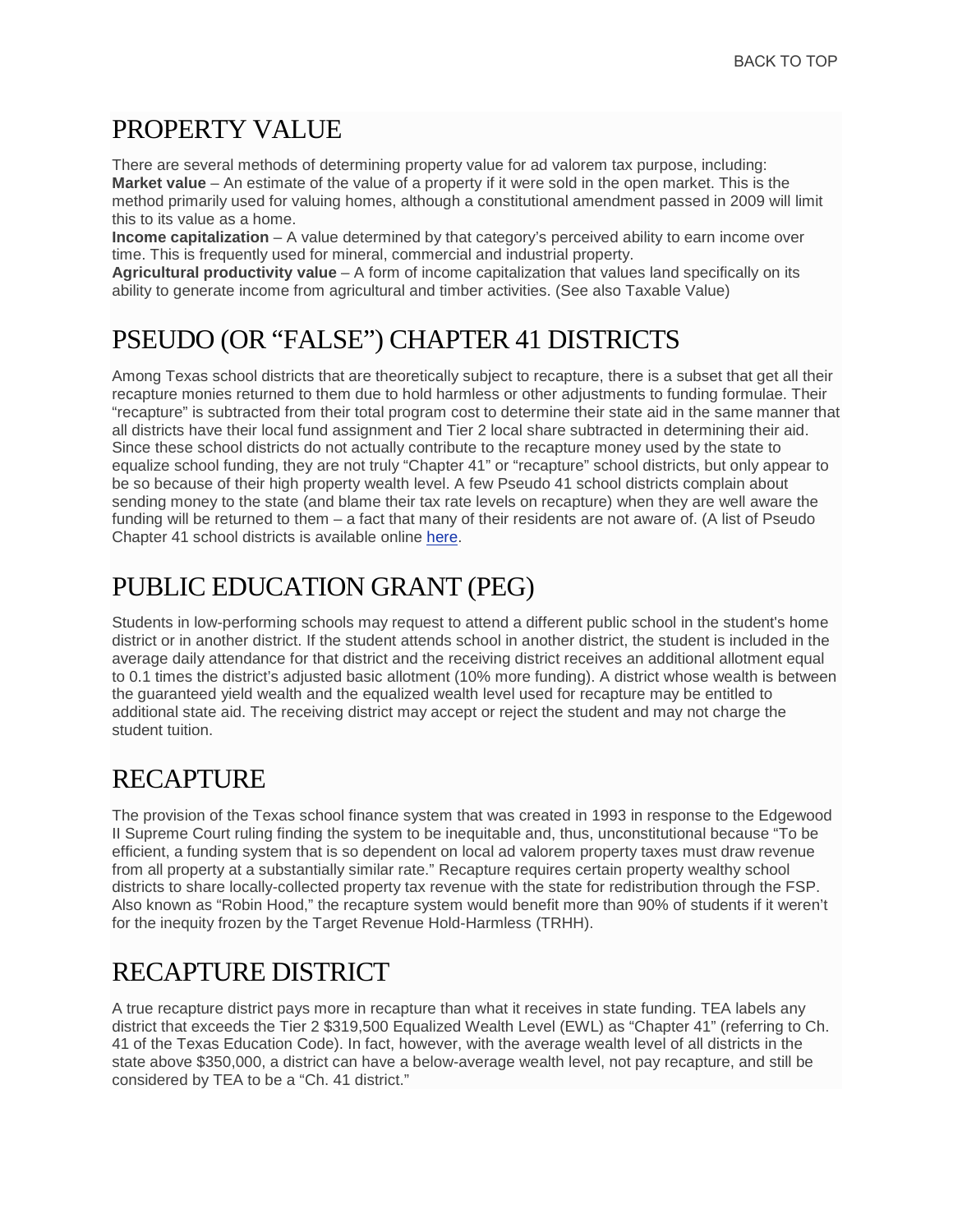# <span id="page-9-0"></span>RODRÍGUEZ V. SAN ANTONIO INDEPENDENT SCHOOL DISTRICT (1973)

Federal lawsuit that was filed alleging the Texas school finance system was unconstitutional. Mr. Rodríguez was an Edgewood school district resident and parent who was the lead plaintiff in the suit. The U.S Supreme Court eventually ruled in a 5-4 vote that education was not a fundamental right protected by the U.S. Constitution and therefore an issue to be resolved within each state. This case was the impetus for the subsequent Edgewood court cases.

# ROLLBACK RATE

A tax rate that would provide roughly the same local taxes and state aid per WADA as was available the previous year, plus debt service taxes, and \$0.06. If a district sets a tax rate in excess of its rollback rate, voters may petition for an election to "roll back" the tax rate to its previous level.

# SMALL DISTRICT ADJUSTMENT

An adjustment for the diseconomies of scale experienced by districts with up to 1,600 ADA. There are two small district formulas: one for districts with at least 300 sq. mi. with a theoretical maximum of 64% more funding, and one for districts with less than 300 sq. mi. with a maximum of 40%.

# SPARSE DISTRICT FUNDING

An adjustment for the diseconomies of scale of extremely small districts (less than 130 ADA if a full program in all grades is offered, less than 75 ADA in a K-8 district or less than 60 ADA in a K-6 district). A district is funded as if it had 130, 75, or 60 ADA respectively if it is at least 30 miles by bus from the nearest high school district. K-12 districts with at least 90 students, K-8 districts with at least 50 ADA and K-6 districts with at least 40ADA qualify for the adjustment regardless of distance.

# SPECIAL POPULATION FUNDING

Refers to the four major student subgroups that have been determined to have special needs and therefore require supplemental funding. The student groups include: students who are at risk of dropping out, represented by the number of students enrolled in the free or reduced-price lunch program (compensatory education); students with unique physical, mental or emotional needs (special education); students needing specialized instruction because they are in the process of learning English (bilingual education and English as a second language); and students who are academically gifted or have creative art or leadership talent (gifted and talented). There are corresponding funding formulae dedicated to those groups.

# STATE BOARD OF EDUCATION (SBOE)

A 15-member body elected by general election (staggered, four-year terms) from various districts of equal population statewide. The powers and duties of the board are limited to a brief list in the constitution and in statue. Primarily, the SBOE manages the Permanent School Fund, sets curriculum, testing and graduation requirements consistent with statute, and grants or approves open-enrollment charters.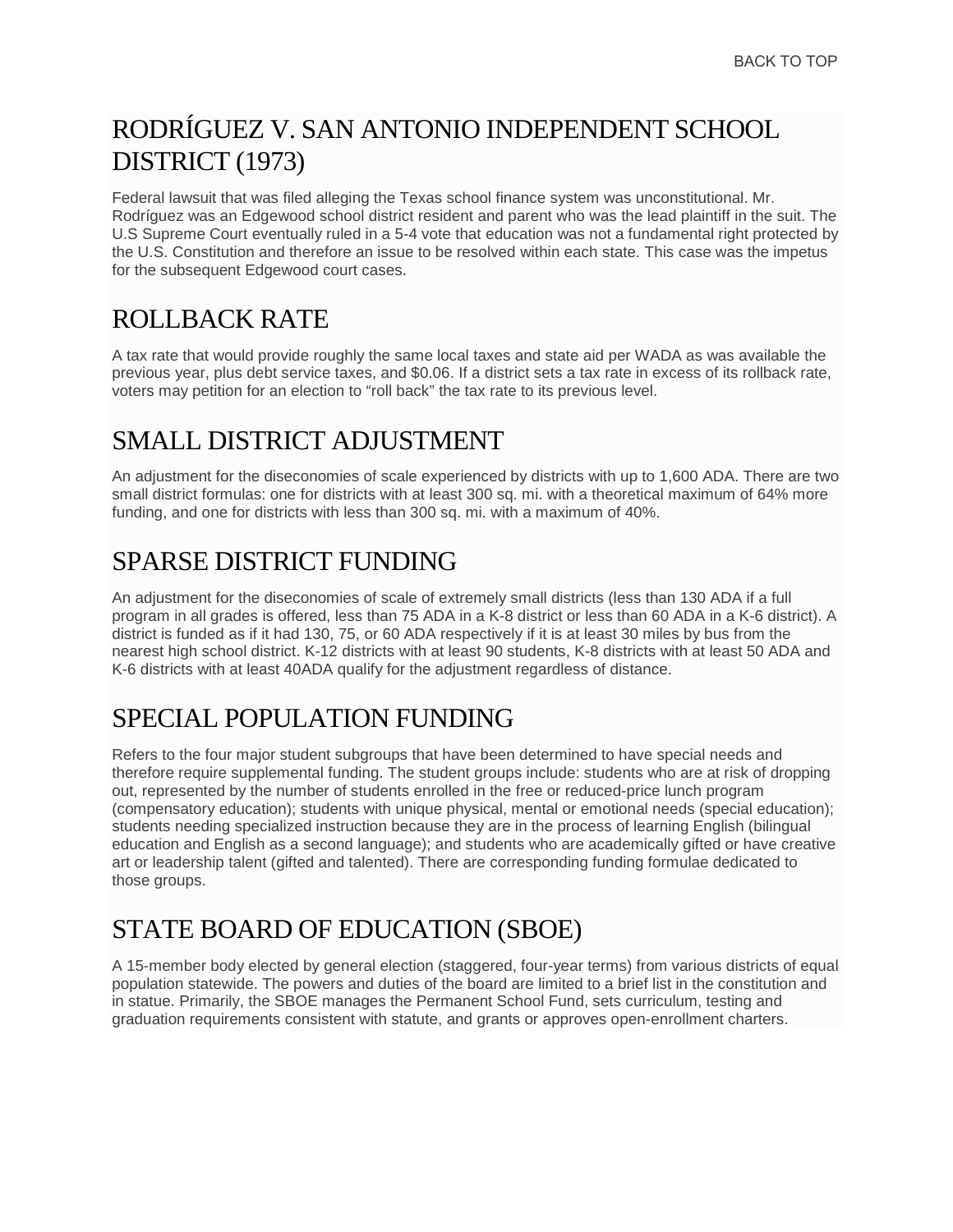# <span id="page-10-0"></span>STATE-LOCAL SHARE

The state funding system is based on the idea that education can be jointly paid for by the state and local school districts. The local share refers to the ability of a local community to pay for its public schools based on the total amount and value of taxable property and the number of students it must educate. The state share covers the remaining portion of funds required to educate children in a district after the local share has been applied.

#### STUDENT COST DIFFERENCES

Factors that influence the overall cost of education based primarily on the cost of educating specific types of students within a district. Examples include the more expensive instructional arrangements required for students with special needs, students who are limited in English proficiency, or the cost of raising economically disadvantaged or at-risk students to the performance level of the overall student population.

# TARGET REVENUE OR TARGET REVENUE HOLD-HARMLESS (TRHH)

Initially, the minimal amount of funding per WADA that was guaranteed for each school district based on the greater of its 2005-06 or 2006-07 state and local revenue plus additional funding provided outside the formulas to districts in subsequent years. In 2009, it was changed to the amount to which a district would have been entitled for the 2009-10 school year if the changes in law adopted that year had not been adopted. Although legislation from the 2009 session attempted to restore partial use of the more equitable state finance formulae, as of the 2009-10 school year, only approximately 25% of school districts received funding through the school finance funding formulae, with the rest receiving funding based on their prior target revenue. (See also Hold Harmless)

# TAXABLE VALUE

The value of property for ad valorem tax purposes. It differs from market value by the use of various income capitalization values, particularly agricultural value, and from the subtraction of various exemptions for homesteads, economic development and charitable purposes. It also reflects the value lost due to constitutional freezes on ad valorem taxation for the elderly and disabled. Used by the varying taxing jurisdictions (e.g. school districts, counties, cities, etc.).

# UNEQUALIZED ENRICHMENT

A term used to describe money that is unequally available to school districts because of differences in local property wealth per student and that is not equalized by state funding. This gives school districts different amounts of additional funds for enhancing educational opportunity beyond the basic programs provided by the equalized foundation school program and equalized enrichment or requires taxpayers to pay different tax rates to achieve a given level of funding. When enrichment is unequalized or not fully equalized, wealthier districts have an advantage for TAKS test passage, which is required of all students, regardless of whether their school district is property wealthy or property poor. Unequalized enrichment also allows taxpayers in wealthier districts to pay lower tax rates, giving these communities an advantage in attracting further economic development.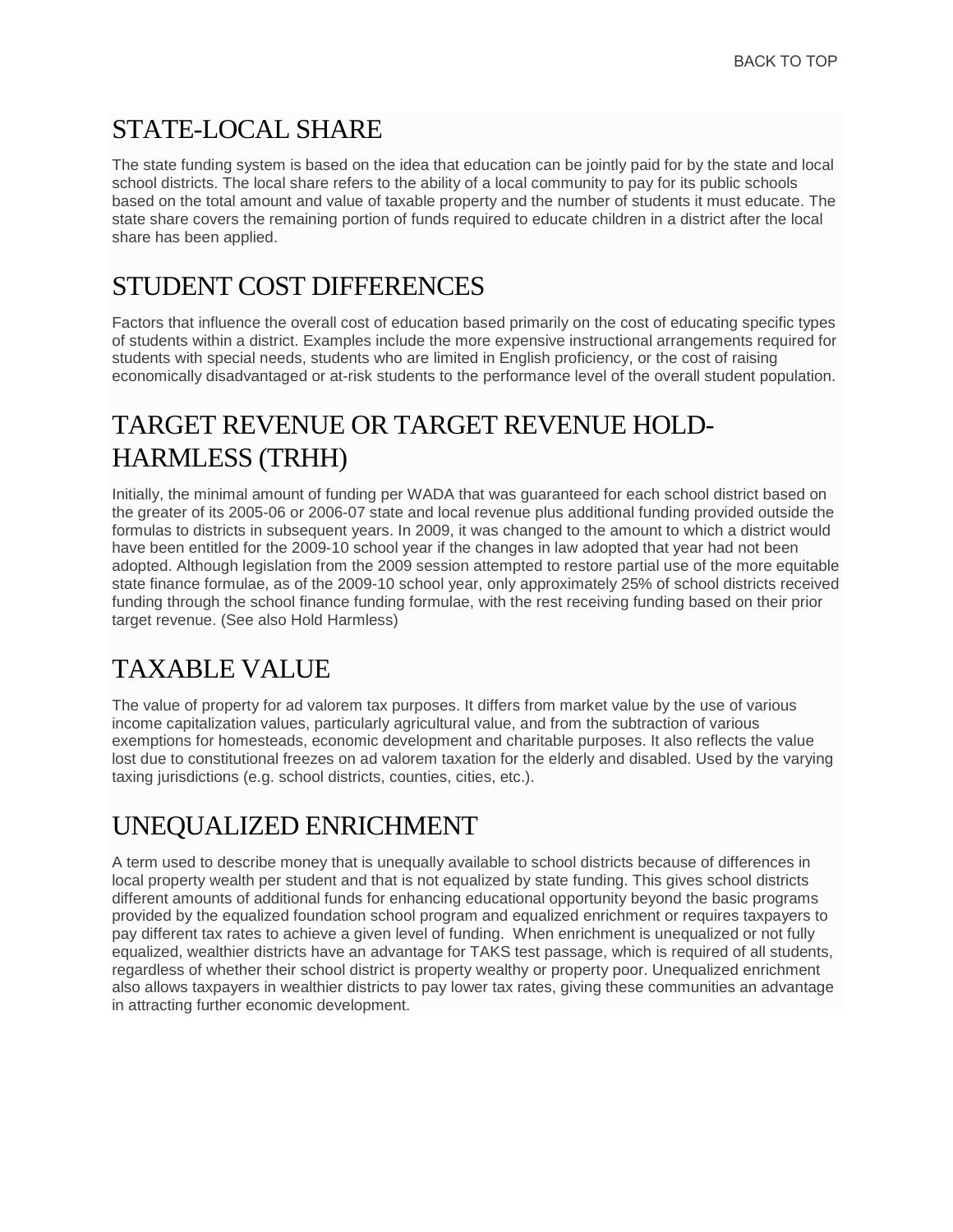#### <span id="page-11-0"></span>WEALTH

In school finance, "wealth" is not a measure of income – the wealth of a district is measured in taxable property value per student. In Texas, district wealth for educational operating expenses is based on taxable value per WADA. In funding facilities, Texas uses wealth per ADA. A district's ability to provide local revenue for educating its students is based on its wealth. Each \$10,000 of a district's wealth per pupil generates \$1 of local revenue for each penny of tax rate. A district with a wealth of \$100,000 can raise \$10 per penny, or a total of \$1,000 per pupil at a \$1 tax rate. A district with a wealth of \$500,000 raises \$50 per penny and can raise \$5,000 per student with a \$1 tax rate.

#### WEIGHTED AVERAGE DAILY ATTENDANCE (WADA)

In Texas, students with additional education needs are weighted for funding purposes to help recognize the additional costs of educating those students. Weighted programs include special education, vocational, bilingual, gifted and talented, and compensatory education. Students are also weighted based on costs that affect their district overall, such as the diseconomies of scale of small districts or the higher market costs that are adjusted for by the Cost of Education Index. The costs of these student and district adjustments made in Tier 1 of the Foundation School Program are then applied (but only half of the CEI is used) to calculate a weighted student count (WADA), which is used to distribute Tier 2 guaranteed yield funding. Comparisons of revenues and expenditures between districts are usually done on a per-WADA basis, in recognition of the uncontrollable nature of the costs that the weights represent (See also Weights)

#### **WEIGHTS**

Students differ greatly in their educational needs. The costs associated with meeting these needs vary widely (i.e., it is more expensive to provide vocational education than it is to offer a traditional academic program). The state finance system assigns an extra weight for each student with certain special needs and uses this to deliver extra money to school districts to help pay those extra costs. Under Texas finance formula, students in career and technology (vocational) classes, students who are from low-income families, those who are learning English, children who are gifted, and those who have certain physical, mental or emotional disabilities earn extra state money for their school district to cover (at least partly) the higher costs of their instructional programs. These different groups are given a "weight," meaning that they count like one whole student plus a bit more. For instance, low-income students are counted as 1.2 students (the equivalent of 20% more funding), and students who do not speak English are counted as 1.1 students (10% more funds). To determine a school district's WADA, the state adds all of these and treats them like extra students who enroll in that school district. For example, a school district may have 100 total students but all the extra credit it receives for students with special needs may add up to a total of 120, so the state gives that school district enough money to educate 120 students – equal to 20% more funding. The extra weight is provided because schools need to provide additional, specialized services (such as specialized materials and equipment, smaller class sizes, assistance from an educational aide, or extended day programs) for students with special needs.